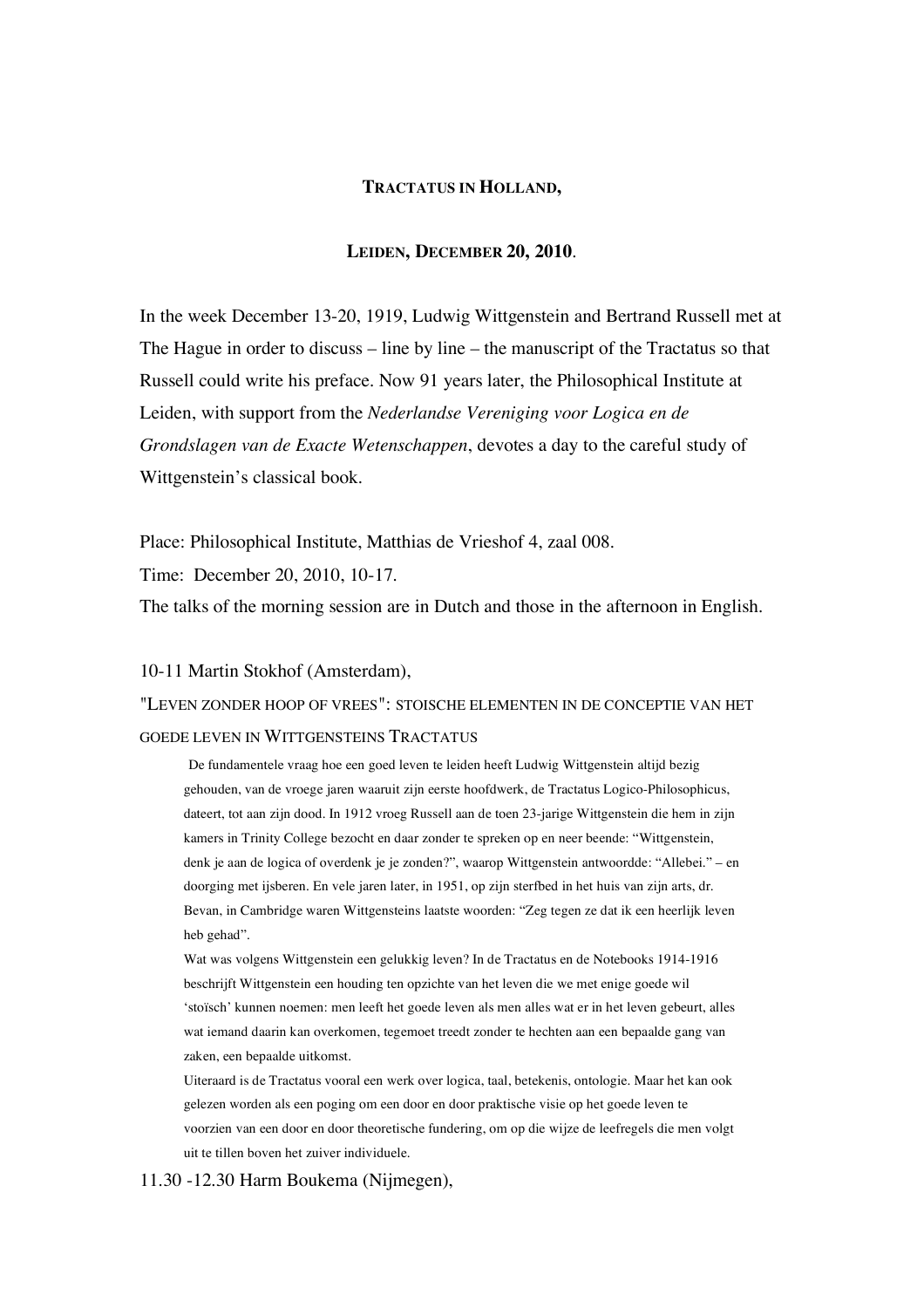#### ACHTERGROND, KRACHT EN ZWAKTE VAN DE 'GRUNDGEDANKE'

Abstract: Om te beginnen wil ik laten zien dat de 'Grundgedanke ' van Wittgensteins Tractatus begrepen moet worden tegen de achtergrond van de door Frege en Russell gehuldigde opvattingen. Die geven reliëf aan de kritische pointe van Wittgensteins uitermate originele invalshoek. Vervolgens wil ik laten zien dat er met het oog op die 'Grundgedanke' tussen Frege en Russell een niet onbelangrijk verschil van mening bestaat. Dat betreft niet rechtstreeks de status van logische constanten, maar wel de identiteit van de propositie. Zoals blijkt uit 'Begriffsschrift §3 en uit talloze latere teksten) kan volgens Frege met behulp van equipollentie de identiteit van een propositie (beoordeelbare inhoud) worden gedefinieerd: Equipollente volzinnen drukken dezelfde propositie uit. Russell is het daar niet mee eens, zoals onder andere blijkt uit 'The Principles of Mathematics', § 219. Hij identificeert proposities op grond van hun structuur en hun bestanddelen. Verschillende proposities kunnen volgens hem wel degelijk equivalent (equipollent) zijn. Aan het hierboven genoemde verschil van mening is noch door Frege, noch door Russell, noch door Wittgenstein enige aandacht besteed. Ik hoop aan te tonen dat het wel degelijk de moeite loont dat wel te doen. De 'Grundgedanke' komt dan in een ander licht te staan en blijkt dan als onvolledige kritiek op Frege en Russell opgevat te kunnen worden. De vereiste aanvullende kritiek wijst volgens mij minstens ten dele in een andere richting dan Wittgensteins latere zelfkritiek.

# 13.30 – 14.30 Jaap van der Does (Amsterdam) AN INFINITARY LOGIC OF EVERYDAY LANGUAGE?

There is a clear tension in the Tractatus between allowing a possibly infinite logical space, while only introducing finite signs to describe it. An infinite logical space suggests such undesirable consequences that an infinitary tractarian system has been deemed incoherent or even impossible (Anscombe 1971, Potter 2009). These judgements, however, are based on quite broad observations and may loose force if more detail is considered. One thing is certain, if a coherent reading of the infinite system can be had at all in it the propositional sign will have center stage, just as it has in the finite system. Infinitary signs tend to be complex. Taking a foothold in bracket-signs and the truth-operational rule that Wittgenstein formulated for them, I will argue that a certain kind of analytical tableaux give a suitable infinitary extension of the finite truth-table signs in the text itself. The increase in sign-complexity comes with the question whether the two roles logic has in the Tractatus are coherent. On the one hand there is pure logic, with it's untainted necessity; on the other hand there is logic as a frame of description, with it's crumpled clothing due to the human aspects of everyday language use. It is far from obvious whether the tractarian philosophy allows for an satisfactory balance between pure logic and true humanity. Clearly, no final answers are forthcoming in this regard. Still it is worth attempting. The infinite setting forces us to choose among features that happily co-exists in the finite system, and such choices may sharpen our insight into what we hold to be essential to the tractarian philosophy.

# 14.30 – 15-30 Göran Sundholm (Leiden)

### TRACTARIAN HERESIES